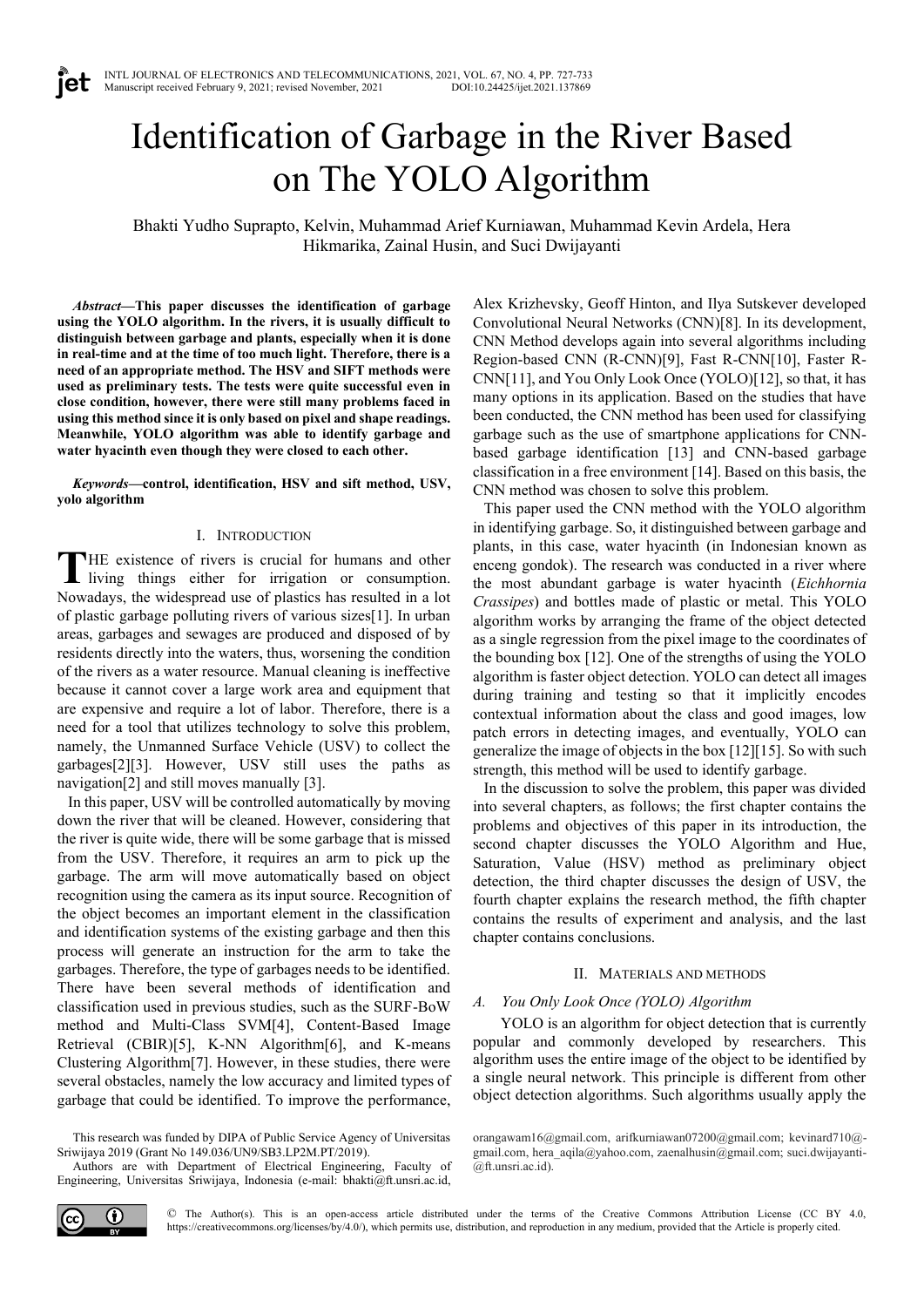model to the image at several locations as well as scaling on the image. This process will give value to the image as material for object detection. In the YOLO algorithm, this single neural network will divide the image of objects into regions in the form of boxes and then predict bounding boxes and probabilities, for each bounding region box to be weighed probabilities to produce a classification as objects or not.

The YOLO algorithm has a simple architecture, which is a convolutional neural network as shown in Fig. 1.



Fig. 1. The Procedures of YOLO Algorithm in Detecting Object [12]

As shown in Fig. 1, this algorithm will predict several *bounding boxes* and class probabilities for the boxes simultaneously. YOLO trains images in full direction and directly optimizes performance [12]. The YOLO algorithm has several steps: (1) resizing the input images to  $448 \times 448$ , (2) running a single convolutional network on the images, and (3) limiting detection generated by the confidence of the model.

# *B. The Procedures of YOLO Algorithm*

The first step taken is by taking a sample *classifier* such as VGGNet or *Inception* and converting it into an object detector with a small *sliding window* in the image. At each step, the classifier gets a prediction of what object is in the current window. Using a sliding window gives hundreds or thousands of predictions for the image, but only the most definite stored classifier will be saved. This approach is successful but it will obviously be very slow because it will run the classifier repeatedly. A more efficient approach is to first estimate which part of the image contains interesting information called region proposal and then carry out classifiers only in this region. These classifiers must take fewer steps than sliding windows but still run repeatedly. The YOLO algorithm takes a very different approach. YOLO only sees the image once (because it's called: You Only Look Once) but in a smart way.

The YOLO algorithm divides the image into 13 grids with 13 cells. Then each cell is responsible for predicting 5 bounding boxes. The bounding boxes describe the boxes that enclose the object. The YOLO algorithm also shows a confidence score that gives information on how certain the predicted boxes cover several objects. This score does not say anything about what objects are in the boxes, only if the shape of the boxes are good. The predicted bounding boxes might look like this (the higher the confidence score, the bolder the box). For each bounding box, the cell also predicts class. It functions as a classifier: it gives a probability distribution to all possible classes. The confidence scores for bounding boxes and class predictions are combined into one final score which tells us the probability that these bounding boxes contain a certain type of object. For example, the large, bold yellow box on the left is 85% confident that it contains a "dog" object. Because there are  $13 \times 13 = 169$ grid cells and each cell predicts 5 bounding boxes, we ended up with a total of 845 bounding boxes. It turned out that most of

these boxes had very low confidence scores, so we only keep boxes with a final score of 30% or higher. From a total of 845 bounding boxes, we only kept these three boxes because they provided the best results. However, note that although there were 845 separate predictions, everything was made at the same time - the neural network only ran once. Fig. 2 shows the process that occurred on the YOLO network.



Fig. 2. YOLO Model [12]

Our system detected the model as a regression problem. This divided the image into an  $S \times S$  grid and for each grid cell predicted a bounding box B, confidence for that box, and class C probability. This prediction was encoded as the tensor  $S \times S$  $×$  (B  $*$  5 + C).

## *C. Hue, Saturation, Value (HSV) Method*

The systems that use the Hue, Saturation, Value (HSV) method use color space. *Hue* states the actual colors, such as red, blue, yellow, and so on. *Saturation* is a value to replace the purity or strength of color. While *Value* means that the brightness of the color of which value ranges from 0-100%. So, if there is a value of 0, the color will be black. So the greater the value, the brighter the new variations, as shown in Fig. 3 below:



Fig. 3. Triangle of HSV Color

The following equation is from Travis' Theory that will convert the RGB value into the value of HSV Function:

$$
r = \frac{R}{R + G + B} , g = \frac{G}{R + G + B} , b = \frac{B}{R + G + B}
$$
 (1)  

$$
H = \begin{cases} \frac{60*(g-v)}{s*v}, & v = r \\ 60 * [2 + \frac{b-r}{s*v}], & V = g \\ 60 * [4 + \frac{r - g}{s*v}], & V = b \end{cases}
$$
  

$$
H = H + 360 \text{ if } H < 0
$$
  

$$
S = \left\{1 - \frac{\min(r, g, b)}{V}, \frac{0}{V} = 0\right\}
$$
 (2)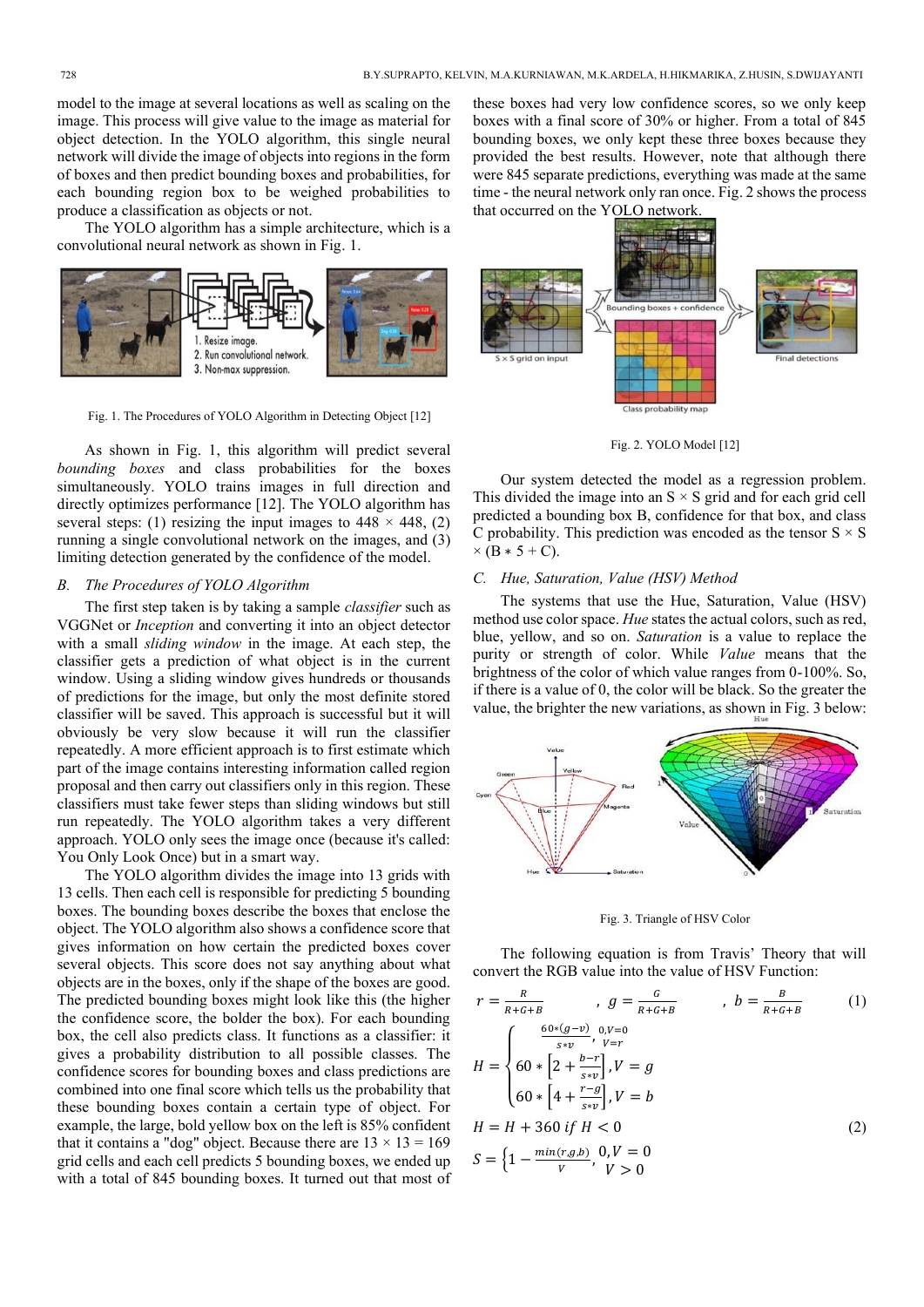IDENTIFICATION OF GARBAGE IN THE RIVER BASED ON THE YOLO ALGORITHM 729

#### $V = max(r, g, b)$  (3)

## *D. SIFT Method*

Scale Invariant Feature Transform (SIFT) is one of the most popular image registration methods and is widely used. SIFT describes an image by finding points that stand out from the image. From each of the key points, we can get gradient orientation and gradient magnitude which are further processed to be a feature of the key points. Furthermore, a histogram will be constructed from the gradient magnitude based on the associated gradient orientation, the bin on the histogram will have a range of 0°, 45°, 90°, 135°, …, 315° In addition to the gradient magnitude (GM) and gradient orientation, there is also a gradient occurrence (GO) that can be considered for use in image registration.

# *E. Unmanned Surface Vehicle*

Unmanned Surface Vehicle (USV) is an intelligent small equipment platform that has an automatic navigation function, detects targets, recognizes targets, awareness of a context, and so on [16] and is able to move on the surface of water either rivers, lakes or oceans. At present, USV is equipped with sophisticated control, sensor, communication and weapons systems that are focused on military applications [17]. USV is the same as other unmanned vehicles which grow rapidly and has been widely studied by people because of its many advantages. According to [18] USV is widely used for monitoring seas and rivers, and anti-terror activities. In addition, USV is also used for research in oceanography and meteorology [19] and other fields. There have been many researchers conducted on and uses of USV by researchers at this time, however, the use of USV for handling garbage is a relatively new application. Some previous researches were only in the form of prototype design or have not worked autonomously. To collect garbage, the USV uses a conveyor placed at the front of the USV [3]. The utilization of conveyors has limitations in the range of garbage collection that can only take garbage in front of the conveyor. Unmanned Surface Vehicle

## III. METHOD

# *A. USV Design*

Unmanned Surface Vehicle (USV) is an important component in this study since USV is used in testing this YOLO algorithm in real-time. The USV that has been designed is shown in Fig. 4 below:



Fig. 4. USV Design

USV moves according to the specified path in which the garbages are collected. This USV movement is autonomous. The parameter used in this system is a compass to make the USV run straight down the path. The path is shown in Fig. 5 below:



Fig. 5. Map of USV Movement

As shown in Fig. 5, the numbers at that key points are in the order of their movements. Starting from home then goes to keypoint 1 to keypoint 2 and ends in keypoint 3. HSV and SIFT Methods

## *B. HSV and SIFT Methods*

The preliminary test on the identification of the garbages was carried out using the HSV and SIFT methods. As already mentioned, the HSV method has several important aspects that must be considered, namely lower HSV, upper HSV, contour, coordinates and object radius. Lower HSV is the smallest range of color values to be detected. While the upper HSV is the largest or darkest color range. The difference between the lower and upper colors is the color range that will be detected by the camera. Contour in an object is a collection of dots that are included in the range of colors that have been set, so that will form an object. The next aspect is the coordinates, in this case the x and y axis coordinates, taken as a reference in retrieving the object. Coordinates will be formed if there are detected objects that are included in the radius. The last aspect is the radius that functions to adjust the size of the object to be detected. If the object to be detected is greater than the radius that has been set, the object is not included in the calculated object as identified object.

# *C. Dataset Design for the YOLO Algorothm*

The garbage and plant images were taken directly (realtime) using a camera and complemented by some images from the internet as a dataset. The process of taking pictures from Google was done by using python-based programming. This was done to increase the variation of the dataset. Then the images that have been collected and selected manually were formatted as .PNG and were named in numbers, such as 000001.PNG. The images that have been formatted were labeled to collect data on the coordinates of the object to be detected in each of the image data provided. This process was done manually using tools that have been coded based on Python and OpenCV. The script program was used to format and label the images.

There were 2 classes of an image used, namely water hyacinth and milo paper boxes. Milo paper boxes were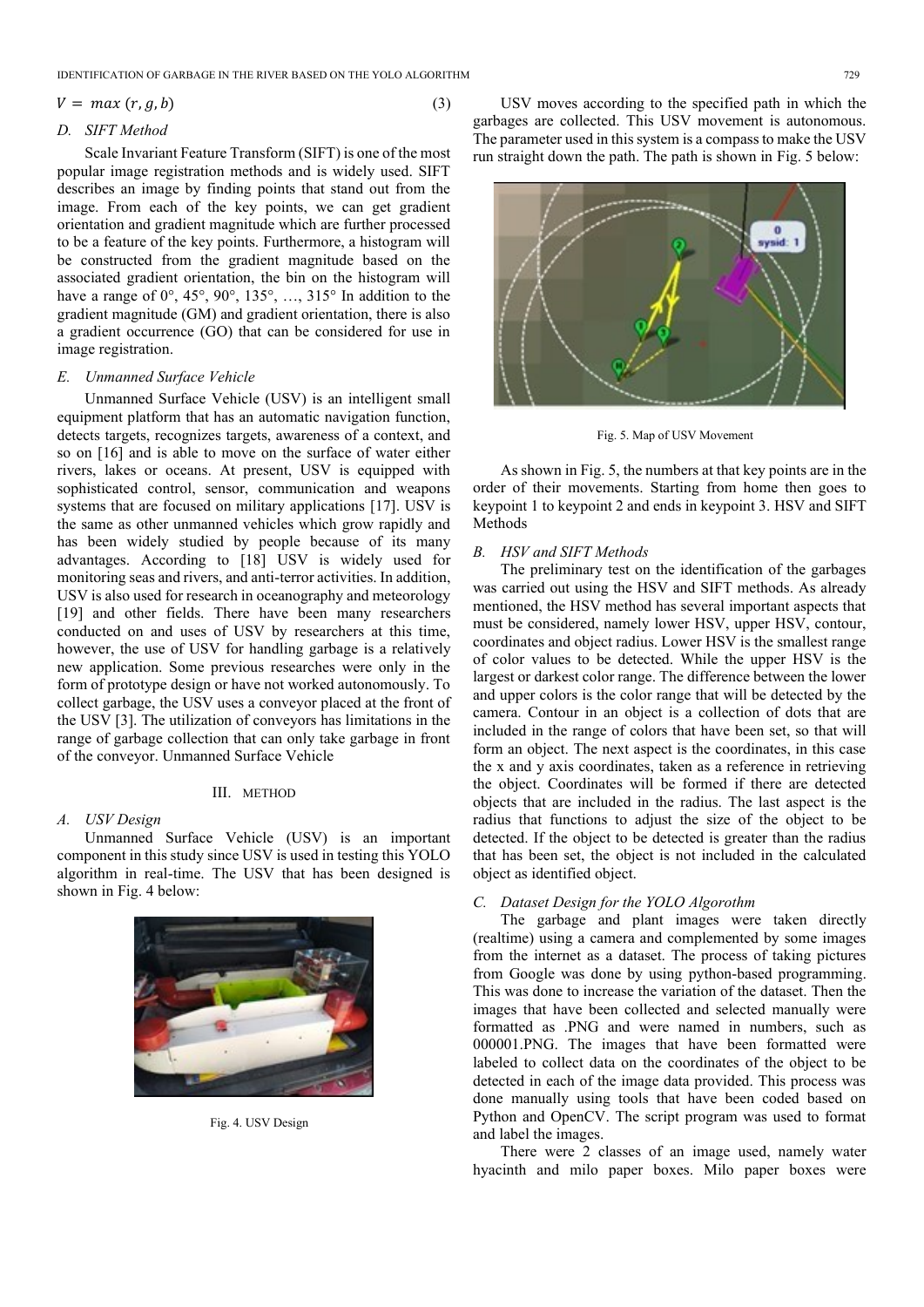separated into 2 conditions, namely good and deformed. There were 250 sample images prepared for each class and sub-class.

# *D. Training Network Design*

The training used the YOLO network circuit in the modified .cfg format by replacing the number of class = 2 and the number of filters as follows: (number of classes  $+ 5$ )\*5 = filter (4)

The training process continued until the *Moving Average Loss* value decreased to below 1.0. In this study, a 2GB *Graphics Processing Unit* (GPU) was used and, based on the results of the experiment, the batch size used was batch 4 to avoid the GPU overloading which could cause errors. The training ran at 7 seconds per iteration in 100 epoch.

## IV. RESULT AND DISCUSSION

This section will discuss the results of testing using the HSV and SIFT methods initially using the YOLO algorithm.

## *A. HSV and SIFT Method Testing*

Testing using HSV and SIFT methods is shown in Fig. 6 below.



Fig. 6. The Results of Image Processing using HSV Algorithm for Aqua Bottle Garbage

The test was conducted using Aqua bottle sample which was detected properly by getting a radius threshold range of 123 - 160. The threshold value will be smaller if direct sunlight is highlighted on the aqua bottle which results in a change from the HSV values set previously. In Fig. 6, it can be seen that the object has been detected properly as an aqua bottle and has been mapped in zone B and has a radius range of 154 - 156.



Fig. 7. The Results of Image Processing using HSV Algorithm for Milo Box Garbage

The following test was conducted using the milk box (Milo box) sample as can be seen in Fig. 7. The milk box was detected properly with a radius threshold range of 87-90. The milk box has the same constraints on lighting objects. Milk box will have a larger threshold value when the light directed into the milk box is not excessive. Apart from the two samples, there were also other two samples that have been analyzed, namely cigarette box and milk can, which have the same level of detection accuracy. The following table is about the testing on the water hyacinth sample by using the SIFT algorithm as the main algorithm in determining the similarity between water hyacinth and the real water hyacinth.

| <b>TABLE</b> I                        |
|---------------------------------------|
| SIFT ALGORITHM TEST ON WATER HYACINTH |

| No             | Experiment       | Good<br>Point | <b>Status</b>  |
|----------------|------------------|---------------|----------------|
| 1              | 1 <sup>st</sup>  | 7/3           | <b>Success</b> |
| $\mathfrak{D}$ | 2 <sub>nd</sub>  | 4/3           | <b>Success</b> |
| 3              | 2rd              | 0/3           | Failed         |
| 4              | 4 <sup>th</sup>  | 0/3           | Failed         |
| 5              | 5 <sup>th</sup>  | 1/3           | Failed         |
| 6              | 6 <sup>th</sup>  | 6/3           | <b>Success</b> |
| 7              | 7 <sup>th</sup>  | 1/3           | Failed         |
| 8              | <b>g</b> th      | 0/3           | Failed         |
| 9              | Q <sup>th</sup>  | 4/3           | <b>Success</b> |
| 10             | 10 <sup>th</sup> | 2/3           | Failed         |

The test on water hyacinth was conducted using SIFT Algorithm as shown in Fig. 7, in which water hyacinth was detected with the value of min *features* of 3. If the *match feature* or *good point* equal to 3, the water hyacinth will be detected as a match object. As in the test Table II, it is shown that it has has a good value in the first experiment, which is 7/3, that meets the requirements of the match object and will be generated as in Fig. 8. In experiments 2 to 10, it has less accuracy due to the effect of shooting angle. Apart from the aspect of picture taking that has an effect on the unstable pool of water, it makes the side that is considered match features to be more difficult to calculate which is generated as in the 3rd and 8th experiments that make the good point to 0/3.



Fig. 8. The Results of Image Processing using SIFT Algorithm for Water Hyacinth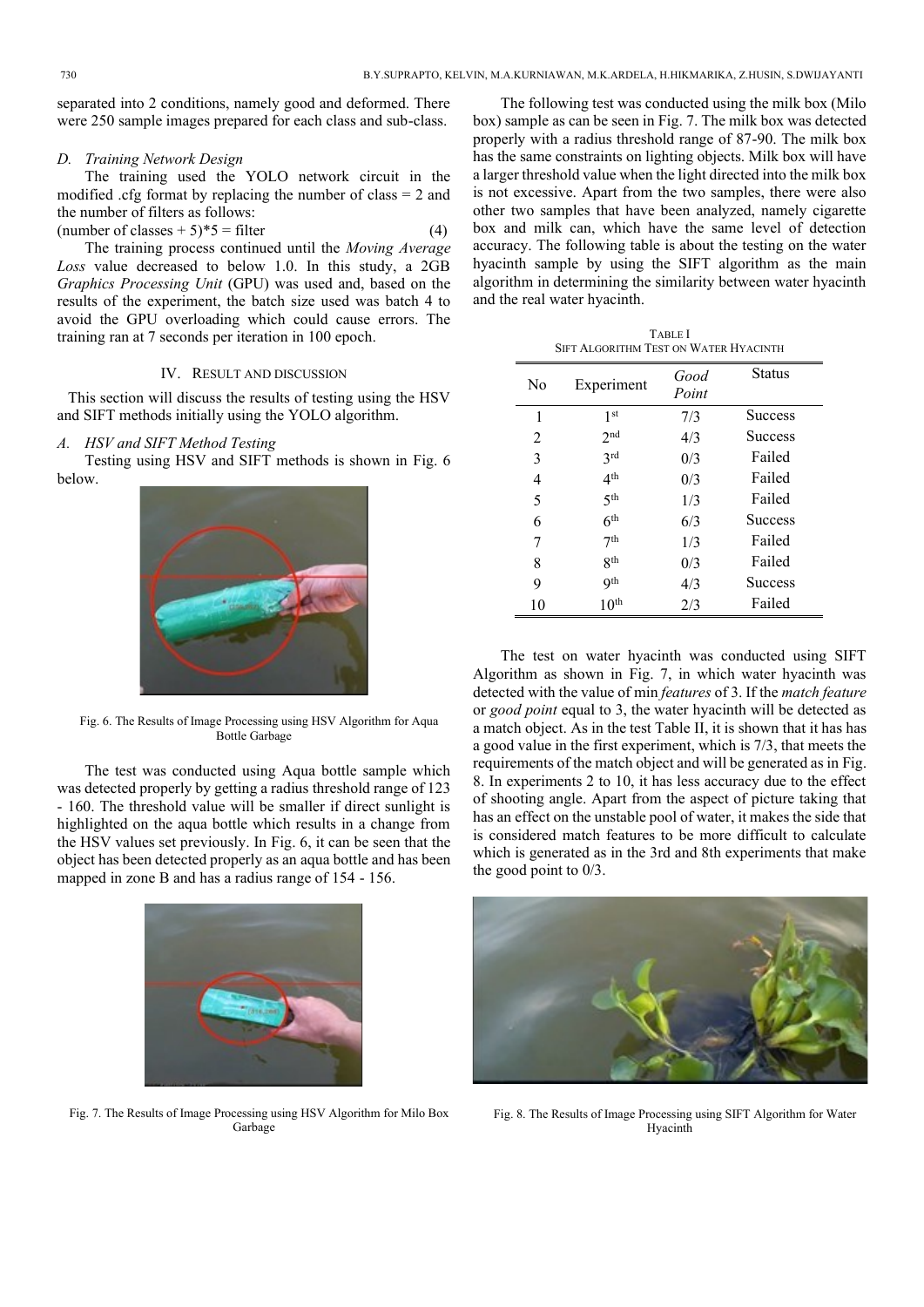IDENTIFICATION OF GARBAGE IN THE RIVER BASED ON THE YOLO ALGORITHM 731

## *B. YOLO Training Network*

The training was carried out using 250 data of water hyacinth from 250 images as shown in Fig. 9a and 432 data of milo box from 300 images as shown in Fig. 9b along with the data labeling of each image, *batch size* of 4, and *learning rate*  of 1 x 10-05. The device used was a 2GB GPU. The data used were taken directly using a phone camera which was then resized to a resolution of 480x640 and labeled.



(b)

Fig. 9. Image of Data Training Image. Water Hyacinth (a) Milo Box (b)

The training was carried out for 38514 iterations or 2000 epochs and generated the *Loss* and *Moving Average Loss* as shown in Fig. 10 with the blue line showing the Loss value and the orange line showing the Moving Average Loss. The data shown on the horizontal axis shows the number of steps and the vertical axis shows the resulting loss value.

The training was carried out using the overfitting method where the *training* was carried out in stages by training a small amount of data (5 data) first to get a very small *moving average loss* (MAV) value (below 1.0). Then, gradually added the training data in twice amount from the first training data until all the data has been trained. In this training, the MAV value was successfully obtained with a value of NaN. This NaN value indicates that the value of the resulting loss is very small to near zero which occurs starting at the 35430<sup>th</sup> data step/iteration.





# *C. Testing on YOLO Training Network*

This chapter will discuss the results of training tests using a webcam. This test was intended to detect milo box and water hyacinth. The test results obtained is shown in Fig. 11, and Fig. 12 below:





Fig. 11. Detecting Testing. Water Hyacinth (a) Milo Box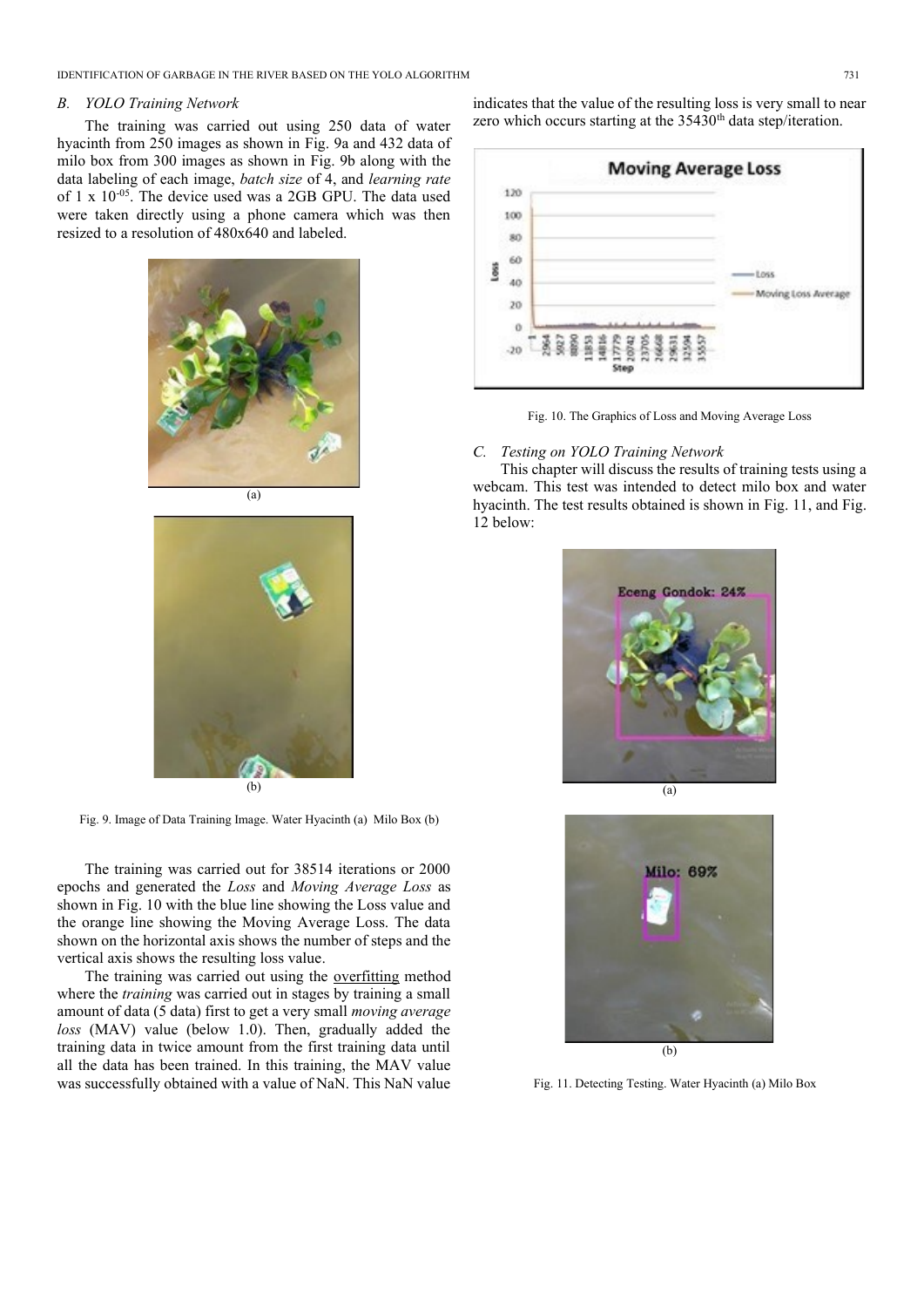

Fig. 12. Detecting Testing on Milo Box and Water Hyacinth

The data from the water hyacinth detection experiment results are shown in Fig. 11a and are shown in Table II**.** The data from the milo box detection experiment results are shown in Fig. 11b and are shown in the Table III.

TABLE II THE TESTING FOR WATER HYACINTH DETECTION

| No.            | Experiment                      | Confidence Score |
|----------------|---------------------------------|------------------|
| 1              | 1 <sup>st</sup> Experiment      | 24               |
| 2              | 2 <sup>nd</sup> Experiment      | 12               |
| $\overline{3}$ | 3rd Experiment                  | $\theta$         |
| $\overline{4}$ | 4 <sup>th</sup> Experiment      | 30               |
| 5              | 5 <sup>th</sup> Experiment      | 11               |
| 6              | 6 <sup>th</sup> Experiment      | 16               |
| 7              | 7 <sup>th</sup> Experiment      | 22               |
| 8              | 8 <sup>th</sup> Experiment      | 11               |
| 9              | 9 <sup>th</sup> Experiment      | $\theta$         |
| 10             | 10 <sup>th</sup> Experiment     | 44               |
| 11             | 11 <sup>th</sup> Experiment     | $\overline{0}$   |
| 12             | 12 <sup>th</sup> Experiment     | 10               |
| 13             | 13 <sup>th</sup> Experiment     | 23               |
| 14             | 14 <sup>th</sup> Experiment     | 14               |
| 15             | 15 <sup>th</sup> Experiment     | 15               |
| 16             | 16 <sup>th</sup> Experiment     | $\theta$         |
| 17             | $17^{\text{th}}$ Experiment     | 23               |
| 18             | 18 <sup>th</sup> Experiment     | $\overline{0}$   |
| 19             | 19 <sup>th</sup> Experiment     | 17               |
| 20             | 20 <sup>th</sup> Experiment     | 13               |
|                | Percentage of Detection Success | 75%              |

| <b>TABLE III</b>                   |
|------------------------------------|
| THE TESTING FOR MILO BOX DETECTION |

| No | Experiment                 | Confidence Score |  |
|----|----------------------------|------------------|--|
|    |                            |                  |  |
|    | 1 <sup>st</sup> Experiment | 53               |  |
| 2  | $2nd$ Experiment           | 11               |  |
| 3  | 3 <sup>rd</sup> Experiment | 65               |  |
|    | 4 <sup>th</sup> Experiment | 92               |  |
| 5  | 5 <sup>th</sup> Experiment | 13               |  |
| 6  | $6th$ Experiment           | 83               |  |
|    | $7th$ Experiment           |                  |  |

| 8  | $8th$ Experiment                | 29  |
|----|---------------------------------|-----|
| 9  | 9 <sup>th</sup> Experiment      | 31  |
| 10 | 10 <sup>th</sup> Experiment     | 36  |
| 11 | 11 <sup>th</sup> Experiment     | 54  |
| 12 | 12 <sup>th</sup> Experiment     | 77  |
| 13 | 13 <sup>th</sup> Experiment     | 81  |
| 14 | 14 <sup>th</sup> Experiment     | 62  |
| 15 | 15 <sup>th</sup> Experiment     | 57  |
| 16 | 16 <sup>th</sup> Experiment     | 0   |
| 17 | 17 <sup>th</sup> Experiment     | 31  |
| 18 | 18 <sup>th</sup> Experiment     | 83  |
| 19 | 19th Experiment                 | 17  |
| 20 | 20 <sup>th</sup> Experiment     | 91  |
|    | Percentage of Detection Success | 90% |

| <b>TABLE IV</b>                             |
|---------------------------------------------|
| THE TESTING FOR WATER HYACINTH AND MILO BOX |

| No             | Experiment                  | Confiden | Confidence       |
|----------------|-----------------------------|----------|------------------|
|                |                             | ce Score | Score of         |
|                |                             | of Milo  | Water            |
|                |                             |          | Hyacinth         |
| 1              | 1 <sup>st</sup> Experiment  | 53       | 11               |
| $\overline{c}$ | 2 <sup>nd</sup> Experiment  | 77       | 33               |
| 3              | 3 <sup>rd</sup> Experiment  | 89       | 11               |
| $\overline{4}$ | 4 <sup>th</sup> Experiment  | 16       | 0                |
| 5              | 5 <sup>th</sup> Experiment  | 45       | $\boldsymbol{0}$ |
| 6              | 6 <sup>th</sup> Experiment  | 16       | 49               |
| $\overline{7}$ | $7th$ Experiment            | 93       | 14               |
| 8              | 8 <sup>th</sup> Experiment  | 29       | $\boldsymbol{0}$ |
| 9              | 9 <sup>th</sup> Experiment  | 41       | 12               |
| 10             | 10 <sup>th</sup> Experiment | 16       | 14               |
| 11             | 11 <sup>th</sup> Experiment | 54       | 19               |
| 12             | 12 <sup>th</sup> Experiment | $\theta$ | 39               |
| 13             | 13 <sup>th</sup> Experiment | 81       | 12               |
| 14             | 14 <sup>th</sup> Experiment | 77       | 14               |
| 15             | 15 <sup>th</sup> Experiment | 48       | $\boldsymbol{0}$ |
| 16             | 16 <sup>th</sup> Experiment | 92       | 49               |
| 17             | 17 <sup>th</sup> Experiment | 31       | $\boldsymbol{0}$ |
| 18             | 18 <sup>th</sup> Experiment | 46       | 11               |
| 19             | 19 <sup>th</sup> Experiment | 17       | $\boldsymbol{0}$ |
| 20             | 20 <sup>th</sup> Experiment | 91       | 13               |
|                | Percentage of Detection     |          |                  |
|                | <b>Success</b>              |          | 65%              |

The data from the milo box and water hyacinth detection experiment results are shown in Fig. 12 and are shown in the Table IV. Based on the results of the experiments shown in table 2, the percentage of water hyacinth detection success is 75%, while in table 3, the percentage of milo box detection success is 90%, and in table 4. the percentage of detection success is 65%. The varied confidence scores shown in the experimental data could be caused by differences in environmental conditions when conducting the experiments in which the images were used as training data, such as differences in lighting, water waves, and test objects that were different from training objects. The success rate of the detection of water hyacinth is lower than which of the detection of milo box due to the training data used for milo box (432 data) are more than those of water hyacinth (250 data). This CNN-based classification system is also able to detect garbage that has a similar color that is captured by the